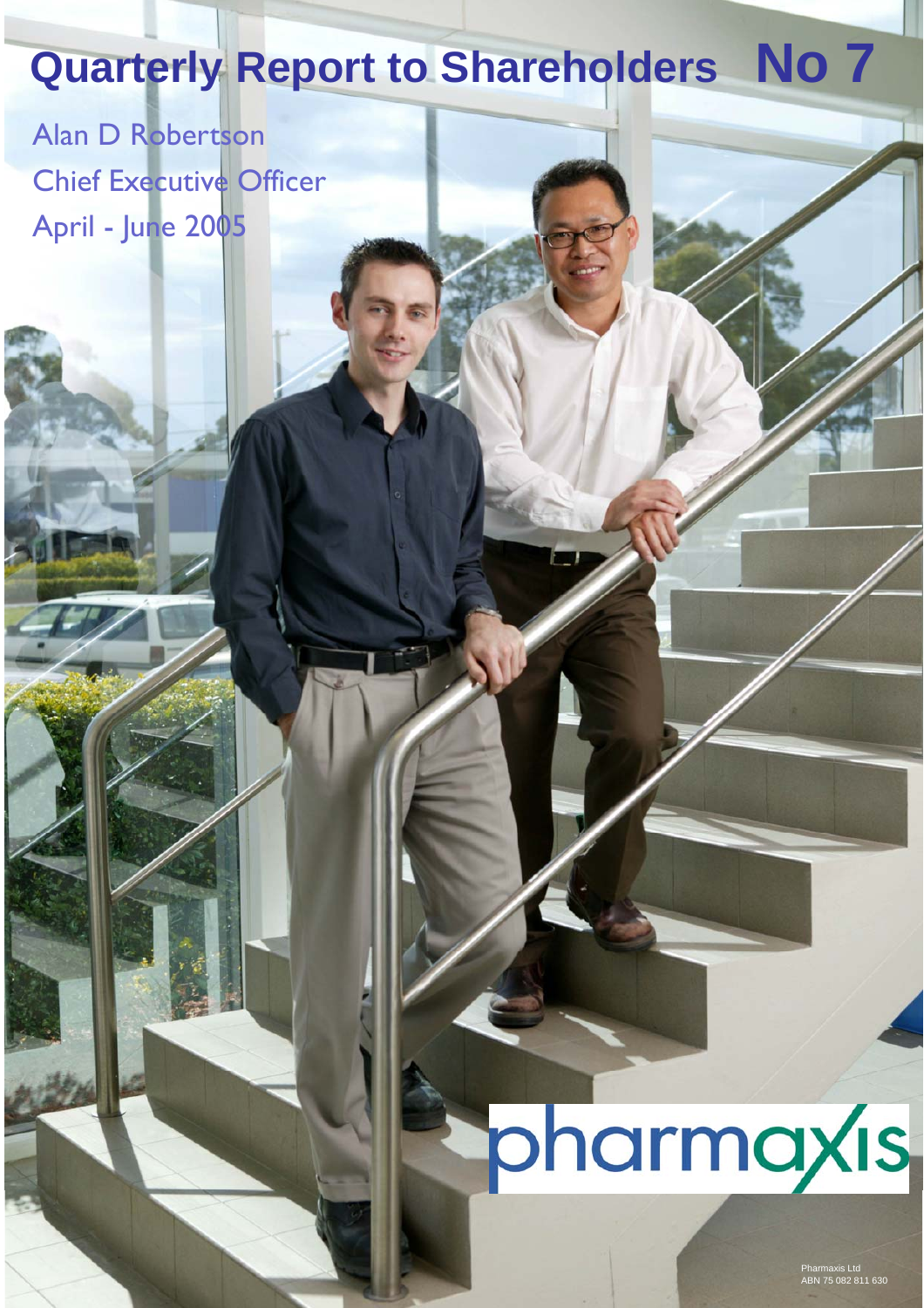**Pharmaxis is developing human healthcare products for the treatment and management of respiratory and autoimmune diseases.** 



Front cover: Trevor Lavan (Process Engineer) and Peter Wang (Production Supervisor)

2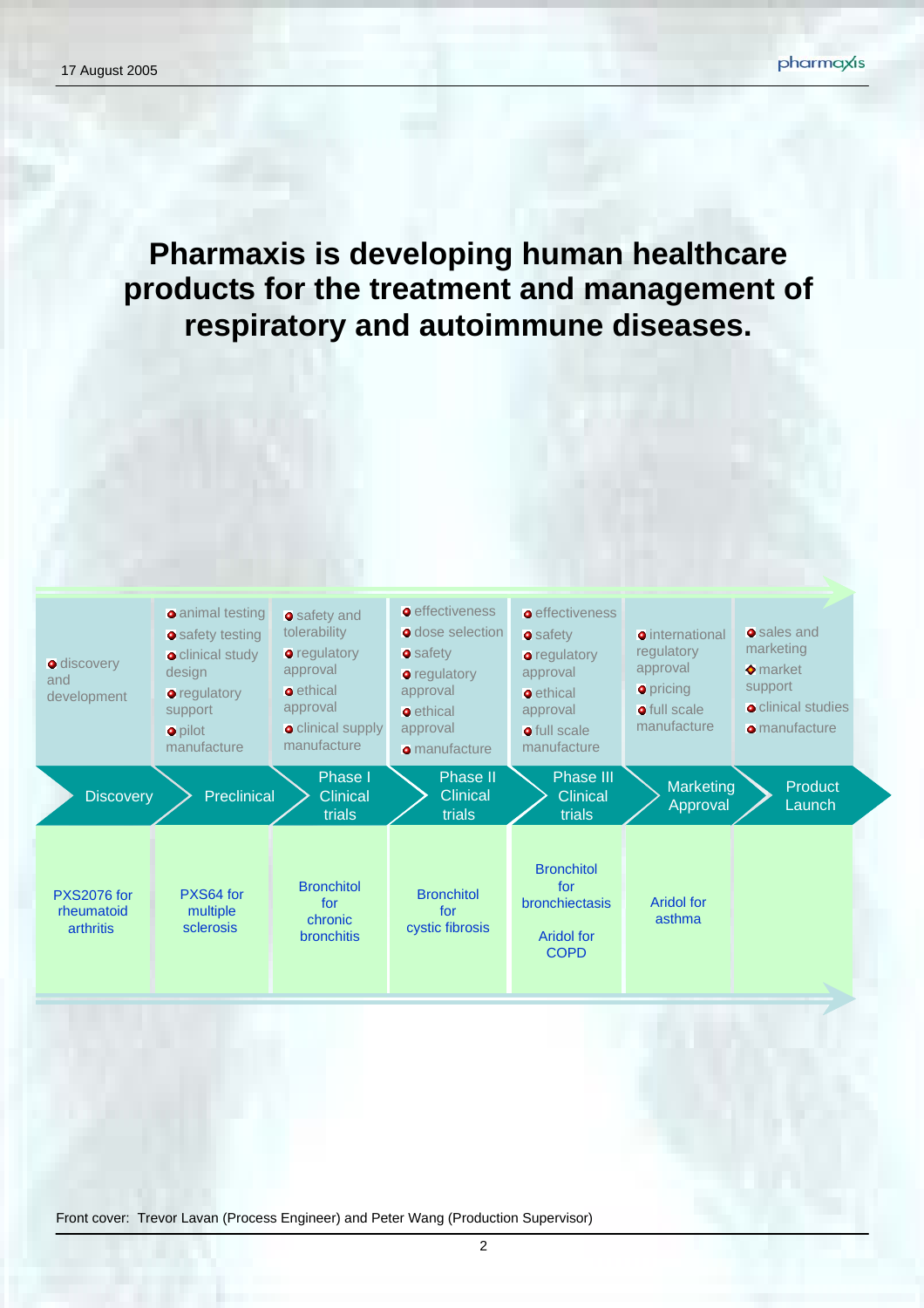**Overview** 

*"New treatments for respiratory and autoimmune disease"* 

*"Second orphan drug indication received for Bronchitol"* 

> *"Aridol submitted for European marketing"*

*"Cystic fibrosis study recruitment closes"* 

Our company is located in Sydney, Australia and is a specialty pharmaceutical business with activities spanning research & development through to manufacture, marketing and distribution.

Our interests include diseases of the lung - such as cystic fibrosis, asthma, bronchiectasis and chronic obstructive pulmonary disease and diseases of the immune system such as multiple sclerosis and rheumatoid arthritis.

Our products include a new management tool for both asthma and chronic obstructive pulmonary disease (Aridol) and a new treatment for cystic fibrosis and chronic obstructive pulmonary disease (Bronchitol).

#### **Quarter Highlights**

- $\Rightarrow$  Orphan drug status was granted by the US Food and Drug Administration (FDA) for the use of Bronchitol to facilitate mucus clearance in patients with cystic fibrosis.
- ⇒ The Phase II Australian cystic fibrosis clinical trial reached its target patient recruitment.
- $\Rightarrow$  An application was submitted to the European regulatory authorities seeking approval to market Aridol.
- $\Rightarrow$  The Australian Therapeutic Goods Administration approved the use of Bronchitol for patients with bronchiectasis on an individual, compassionate use basis.
- $\Rightarrow$  Aridol clinical study results were presented at the American Thoracic Society meeting in San Diego.
- $\Rightarrow$  Regulatory approval was received from the Canadian health authorities to begin a clinical trial in patients with cystic fibrosis aimed at determining the ideal dose for Bronchitol.
- $\Rightarrow$  An investigator meeting was held with participating clinicians in the USA to initiate the final pre-registration Aridol US clinical trial.

#### **Current Activities — Clinical**

#### *Bronchitol for cystic fibrosis*

Bronchitol is under development to assist patients with lung mucus clearance and is delivered as a dry powder for inhalation in a convenient hand-held device.

 $\Rightarrow$  Patient enrolment for the Australian clinical trial in patients with cystic fibrosis accelerated towards the end of the study and reached the revised target more quickly than was anticipated. In addition, the data from the trial had less variation than expected. Rather than unblind the interim data, we decided to let the trial run its full course before interpreting the results. By following this course of action, we were able to truncate the trial and save some time on completing the study. This will enable us to proceed more quickly to the final studies that will be run to seek approval to market Bronchitol in this serious disease. The trial will determine to what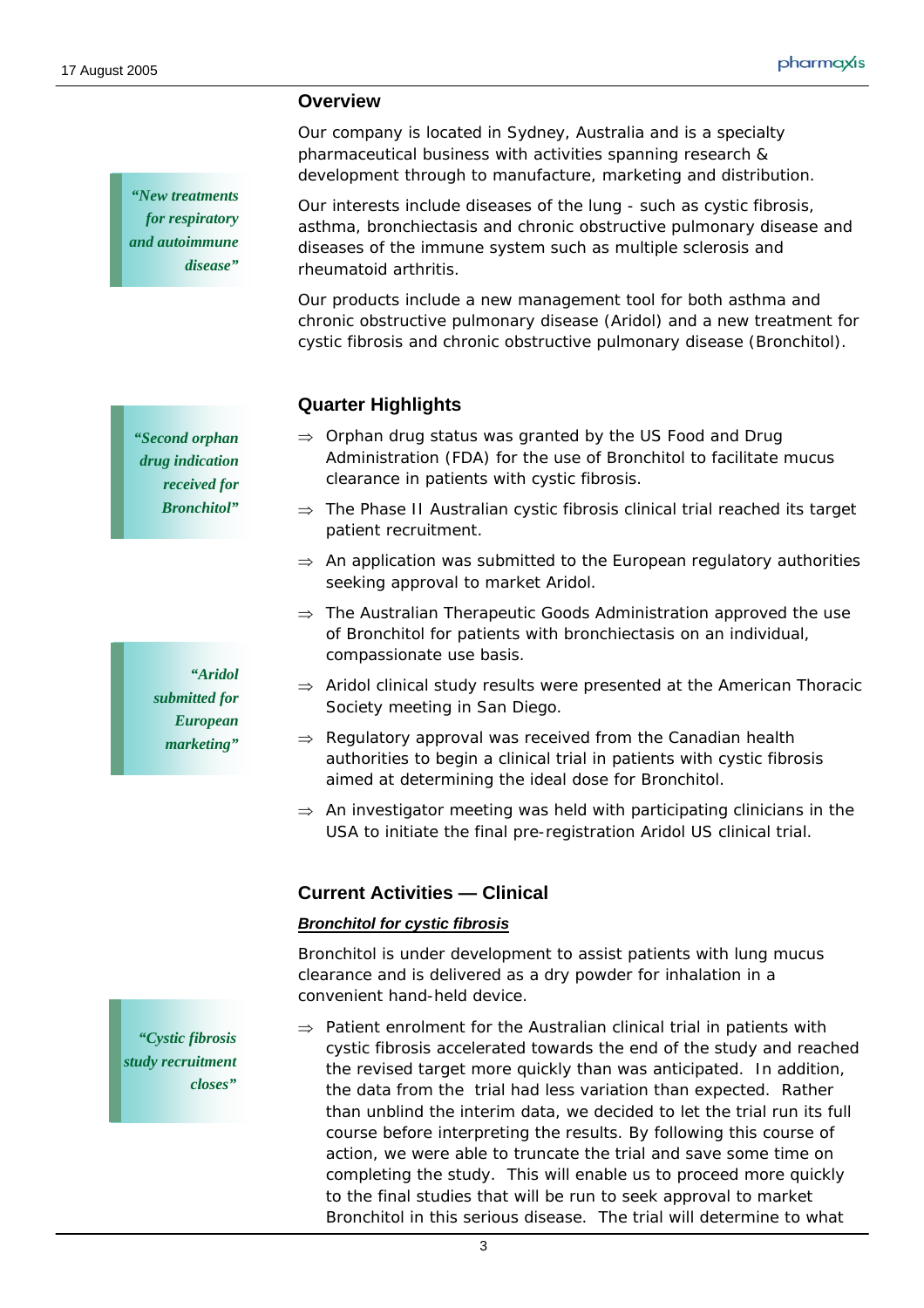*"UK study to test Bronchitol against the market leader"* 

*"Cystic fibrosis study to start in Canada"* 

*"Meetings held with regulatory agencies worldwide "* 

*"Patients receive Bronchitol on compassionate grounds"* 

extent Bronchitol improves the symptoms of the disease and we expect data to be available during the third quarter of 2005.

- $\Rightarrow$  A Phase II study is being conducted in the United Kingdom to determine how Bronchitol compares to the market leading drug, Pulmozyme, in children with cystic fibrosis. The clinical trial is sponsored by the chief investigator and involves studying patients for three months on each drug. Results from this study are not expected until 2006 and, although the study is important for the future of Bronchitol, it does not affect our time to lodge the marketing application. A meeting was held in London recently with the clinical trial team to discuss the study and its progress.
- $\Rightarrow$  After a worldwide search to find suitable centres to conduct a Bronchitol dosing study in patients with cystic fibrosis, we settled on Canada as the most suitable venue. While we would have much preferred to have run the study in Australia, we felt that patient enrolment would occur much faster in Canada due to the requirement of the study to involve patients not on existing mucus clearing agents. The aim of the study is to find the lowest effective dose of Bronchitol required for its therapeutic effect and should be completed during the first quarter of 2006.

#### *Bronchitol for bronchiectasis*

- $\Rightarrow$  We have now held meetings with the Swedish (MPA), United Kingdom (MHRA) and US (FDA) regulatory agencies to discuss the forthcoming Phase III study in patients with bronchiectasis. Patients with bronchiectasis have had no new therapeutic intervention to assist with mucus clearance for over forty years, however, designing clinical trials that provide the necessary proof of effectiveness to secure a marketing application is complicated in this patient group. Nevertheless, we have received strong encouragement from the various regulatory agencies and the Phase III clinical trial will commence in Europe and Australia during the second half of this year and in the USA sometime during the first half of 2006.
- $\Rightarrow$  While the regulatory agencies rightly look for objective measures to assist with assessing marketing applications, there seems to be little doubt that some patients benefit from the drug. A number of patients who participated in the previous Phase II clinical studies have requested a continuing supply of Bronchitol. In certain circumstances, patients are able to obtain access to unapproved drugs such as Bronchitol through the Special Access Scheme that provides approval on an individual compassionate use basis. Special Access Scheme approval was received from the TGA recently and we are now supplying Bronchitol to certain patients.

#### *Aridol for asthma*

Aridol is an inhalable dry powder that can be administered using a convenient, hand-held device. It is designed to identify patients with active airway inflammation such as occurs in asthma, provide information on the severity of their disease and the effectiveness of their current treatment.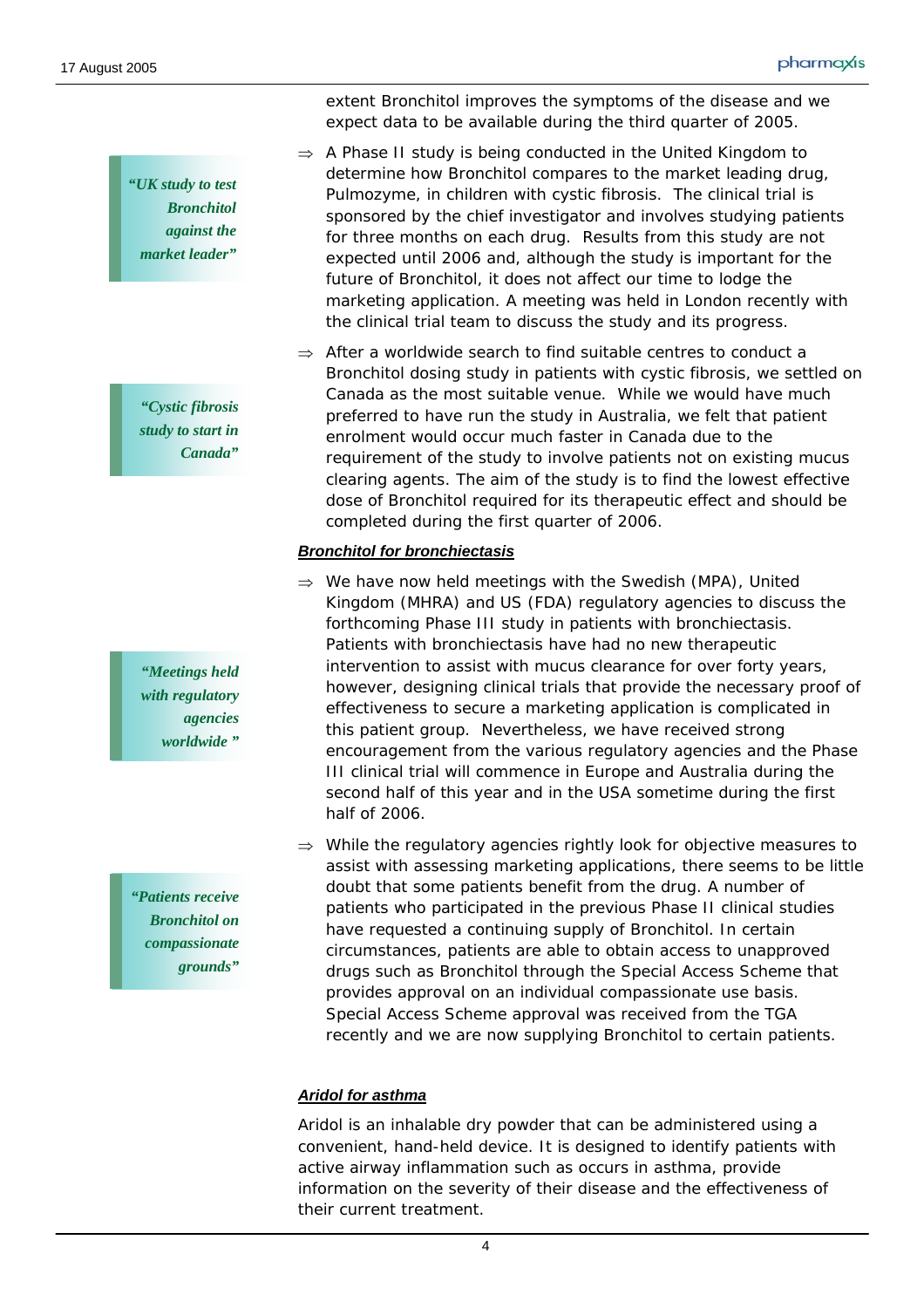| "Marketing"<br>application<br>submitted" | $\Rightarrow$ The Aridol marketing application for the detection of airway<br>inflammation in patients with asthma was lodged with the Swedish<br>regulatory agency during the quarter. We have chosen a process<br>known as the Mutual Recognition Procedure, which allows for<br>approval in the other European Union countries following approval<br>by Sweden.                                                                                 |
|------------------------------------------|----------------------------------------------------------------------------------------------------------------------------------------------------------------------------------------------------------------------------------------------------------------------------------------------------------------------------------------------------------------------------------------------------------------------------------------------------|
| "US Phase III<br>study to<br>commence    | $\Rightarrow$ The protocols for the US Phase III asthma clinical studies have been<br>finalized, an investigator meeting was held in Las Vegas and the<br>protocols have been submitted to the FDA. The outcome from the<br>study will be the submission of a New Drug Application with the<br>FDA, seeking approval to market Aridol in the USA. The dosing<br>phase of the study is due to start this quarter.                                   |
| shortly"<br>"Aridol presented            | $\Rightarrow$ An important study investigating the ability of Aridol to manage<br>treatment of patients with asthma is being conducted in the UK. In<br>this study, patients are tested with Aridol prior to receiving inhaled<br>steroids and then monitored over a three month period. This<br>investigator sponsored study is being conducted in the primary care<br>setting and is being run by one of the UK's leading asthma<br>specialists. |
| at the ATS"                              | $\Rightarrow$ The American Thoracic Society held its annual meeting in San                                                                                                                                                                                                                                                                                                                                                                         |

Diego, where Aridol featured in two presentations concerning the recent Australian Phase III clinical trial.

#### *Aridol for chronic obstructive pulmonary disease*

In addition to its utility in detecting airway inflammation in patients suspected of having asthma, Aridol can also be used in patients with COPD suspected of having airway inflammation. This subset is likely to have a positive treatment response to inhaled steroids.

⇒ We are conducting a formal regulatory study amongst General Practitioners and Respiratory Specialists to determine the ability of Aridol to predict treatment outcomes for patients with COPD. This study will commence recruitment during the quarter.

#### **Current Activities—Manufacturing**

Our manufacturing facility is located in Frenchs Forest. During the first quarter of 2005 its size and capacity has been expanded considerably. This quarter, following the re-certification by the TGA, manufacturing of Aridol and Bronchitol supplies for our clinical trials resumed and we are now able to manufacture over a million Aridol kits yearly.

The first batches of Bronchitol have been used to supply those patients who received permission from the TGA to be supplied under the Special Access Scheme. Further batches will supply the trials we are running in Australia, the USA and in Europe.

We will be seeking to upgrade our existing GMP manufacturing licence to allow for the production of Aridol for commercial sale during the second half of the year.

*"Production of Bronchitol and Aridol resumes"* 

*"New study to start in COPD"*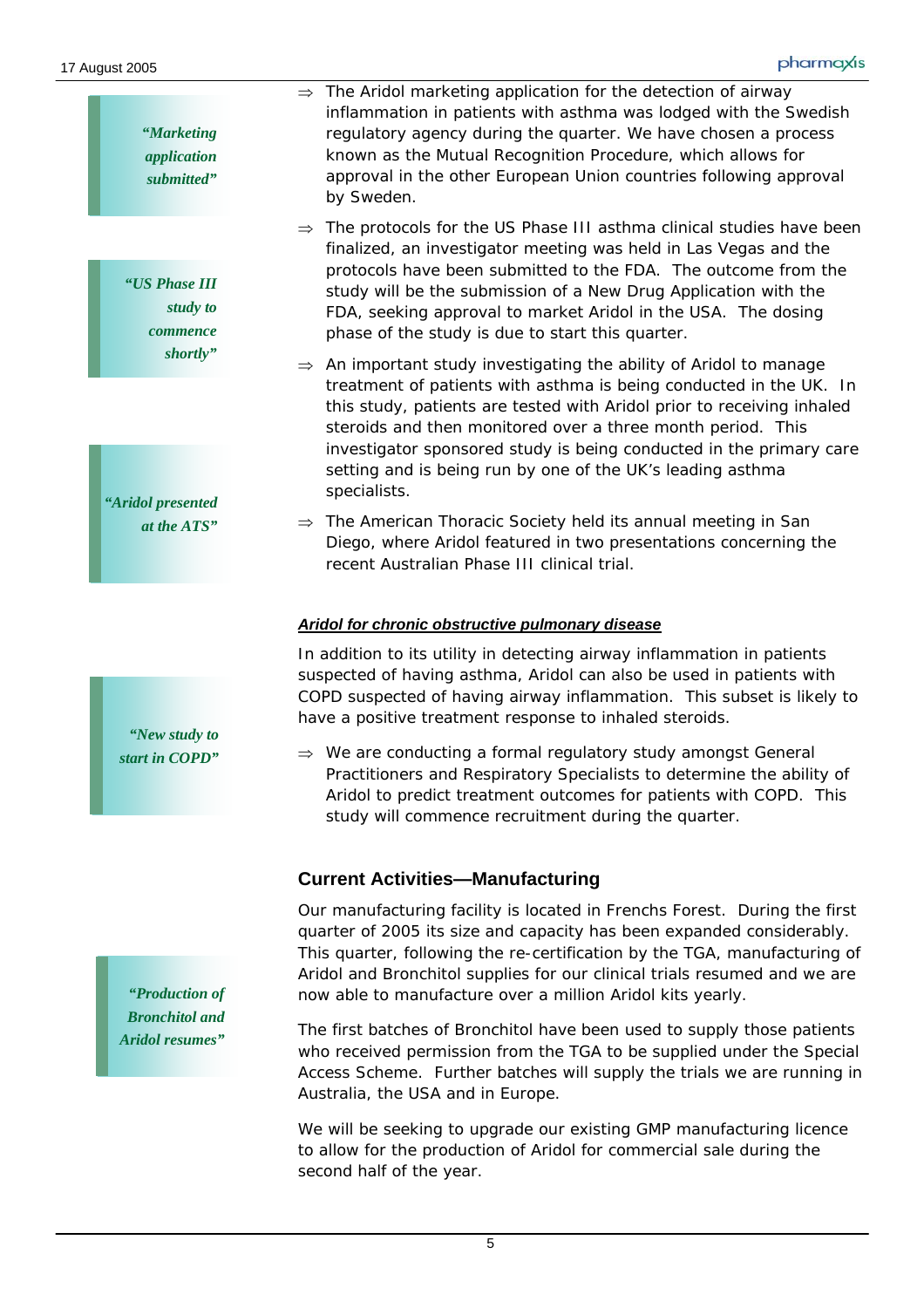#### **Current Activities — Non clinical**

#### **Research**

*"Research into multiple sclerosis and rheumatoid arthritis"* 

Our research laboratories are located in Canberra where we are actively researching the mechanisms of autoimmune diseases such as multiple sclerosis and rheumatoid arthritis. The research group is targeting a particular protein that is implicated in the progression of autoimmune disease. New molecules have been identified that inhibit the function of this protein and are effective in animal models of rheumatoid arthritis. We have selected a lead candidate and are in the process of determining its suitability for development.

#### **Development**

PXS64 is a prodrug of the active molecular species PXS25 and is under development for the treatment of multiple sclerosis. A prodrug is a more effective method of delivering the active molecular species following oral administration. PXS64 is being evaluated in rodent models of multiple sclerosis. A key study is being conducted in London and the results are due this forthcoming quarter.

#### **Intellectual Property**

|                                                                                                                     | <b>USA</b> | <b>Europe</b> | Australia  | <b>ROW</b> |
|---------------------------------------------------------------------------------------------------------------------|------------|---------------|------------|------------|
| Patent Family 1 - Aridol and Bronchitol                                                                             | G          | P             | G          | P/G        |
| Patent Family 2 - Phosphosugar based anti-<br>inflammatory and/or immunosuppressive<br>drugs                        | G          | G             | G          | G          |
| Patent Family 3 – Novel phosphosugars and<br>phosphosugar-containing compounds having<br>anti-inflammatory activity | G          | n/a           | G          | n/a        |
| Patent Family 4 - Novel compounds and<br>methods                                                                    | G          | P             | P          | G/P        |
| Patent Family 5 – Novel pyrans and<br>methods (PXS25)                                                               | <b>PCT</b> | <b>PCT</b>    | <b>PCT</b> | PCT        |
| Patent Family 6 - Novel cannabinoid<br>agonists (PXS2030)                                                           | <b>PCT</b> | <b>PCT</b>    | <b>PCT</b> | PCT        |

 $*G =$  granted; P = pending; prov = provisional; PCT = Patent Cooperation Treaty; ROW denotes rest of the world including Japan

### **Publications/Presentations**

Over 35 scientific articles have been published on the technology. Articles that have been published this quarter include:

- 1. **Bronchial Provocation Using Inhaled Mannitol A Phase 3 Trial of Pediatric Asthmatics and Non-Asthmatics** by S.D. Anderson, J.D. Brannan, R.H. Freed-Martens, The Aridol Study Group, Camperdown, NSW, Australia.
- 2. **Bronchial Provocation Using Inhaled Mannitol A Phase 3 Trial of Adult Asthmatics and Non-Asthmatics** by J.D. Brannan, S.D. Anderson, R.H. Freed-Martens, The Aridol Study Group, Camperdown, NSW, Australia

*"PXS64 being studied in rodent models"* 

*"No change to patent portfolio"* 

*"Early results from Phase III study published"*